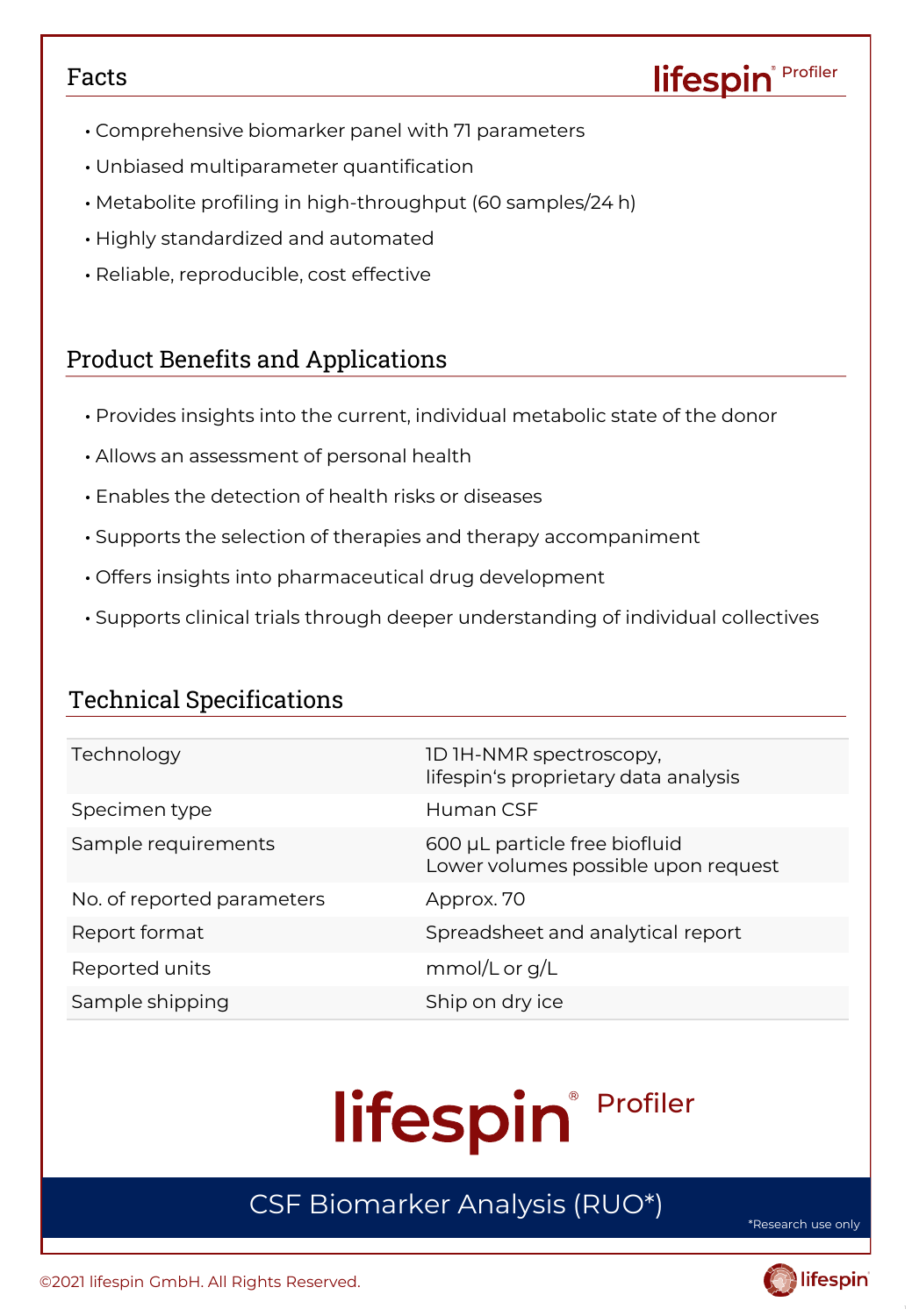## Customized solutions

#### **Matrix-specific Biomarker panel:**

The lifespin<sup>profiler</sup> provides multiparameter quantification for all types of biological samples. We currently collect metabolic data from blood, urine, saliva and liquor (CSF). Further sample requirements are available on request.

#### **Extended Biomarker panel:**

An extension of the metabolic profiles is possible and can be tailored individually. Customized extensions benefit from our lifespin database with currently more than 1000 different metabolites (list available on request).

### **Pharmacogenetics and Therapeutic Drug Monitoring:**

Whether you require help with a more targeted analysis and research into pharmaceutical drug development, clinical trial accompaniment or Therapeutic Drug Monitoring – we support your exciting projects with our expertise and creativity.

## Our offer

### • **Service laboratory**



We gladly digitize your samples. Up to 1000 samples in less than 7 working days possible.



We are happy to support you in planning and implementing your own

• **Your metabolome scanner**

system.

#### • **Cloud and IT based solutions**



You have digitized your biological samples and need further data analysis? You look for reference data, statements on special age groups, gender-dependencies, comparative collectives, similarity and/or conspicuity analyses? We are happy to support you with our own data sets, technology platform and experts.

**Reach out to us with your questions: customerservice@lifespin.ai**  lifespin GmbH, Am Biopark 13, 93053 Regensburg - www.lifespin.ai - +49 941 942 898 0

# CSF Biomarker Analysis (RUO\*)

\*Research use only

Profiler

lifespin